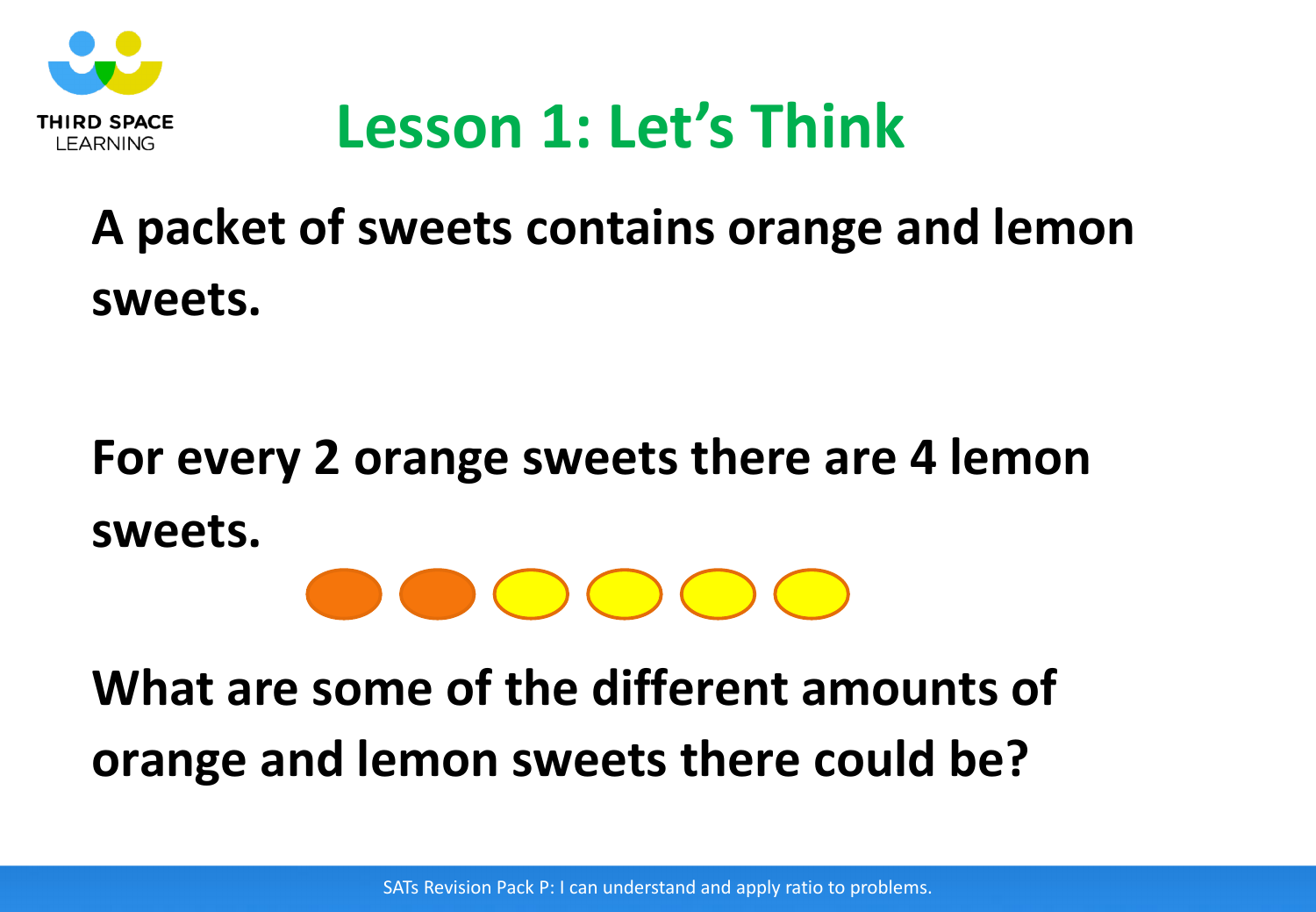

# **Lesson 1: Let's Apply**

#### **In a car park there are 2 vans for every 3 cars.**

**There are 27 cars.**

**How many vans are there?**

**What fraction of the total vehicles are cars?**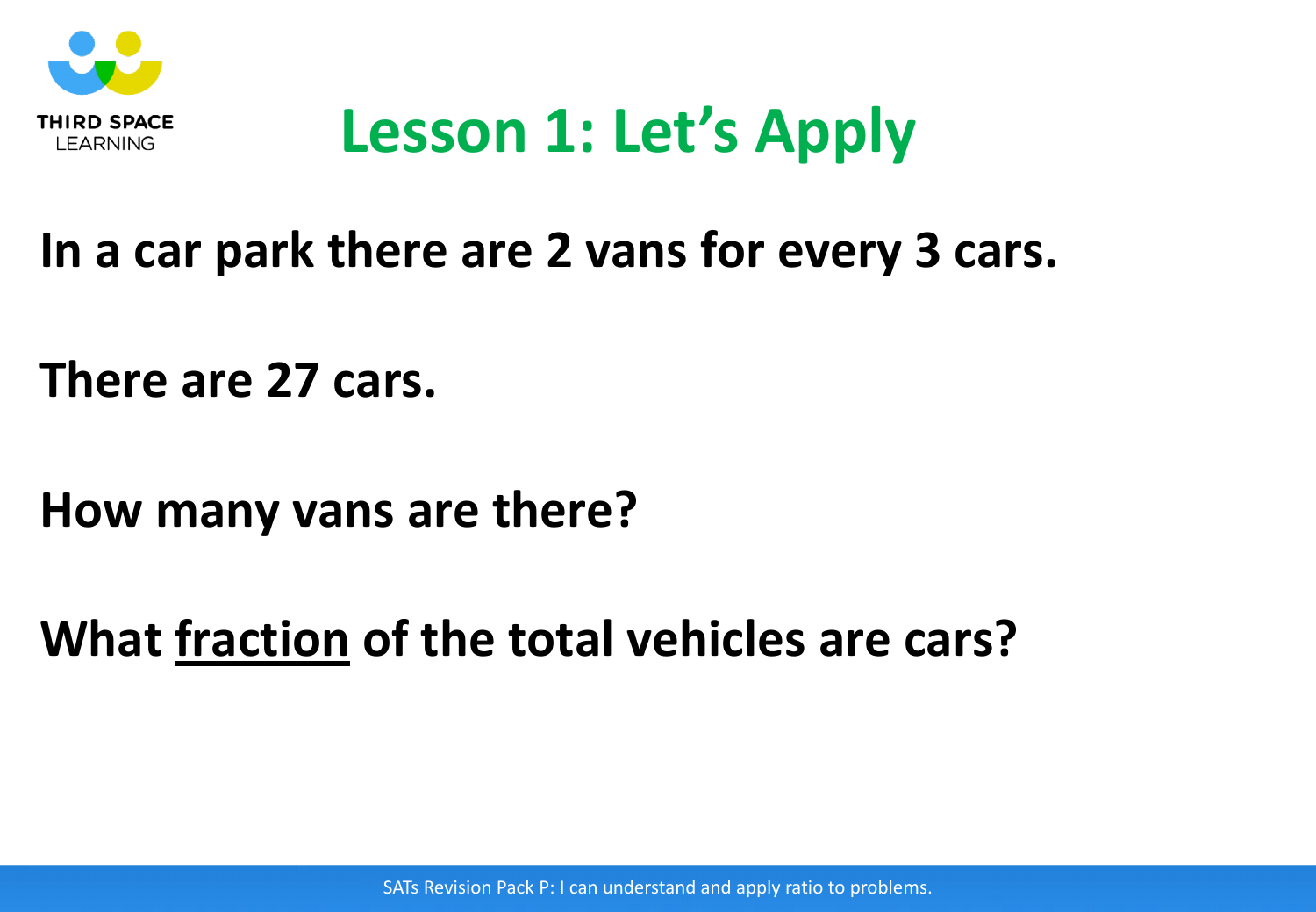

# **Lesson 2: Let's Think**

### **The ratio of girls to boys who attend Art Club is 4 girls for every 3 boys.**

#### **There are 21 children who go to Art Club.**

**How could you find out how many girls and how many boys there are?**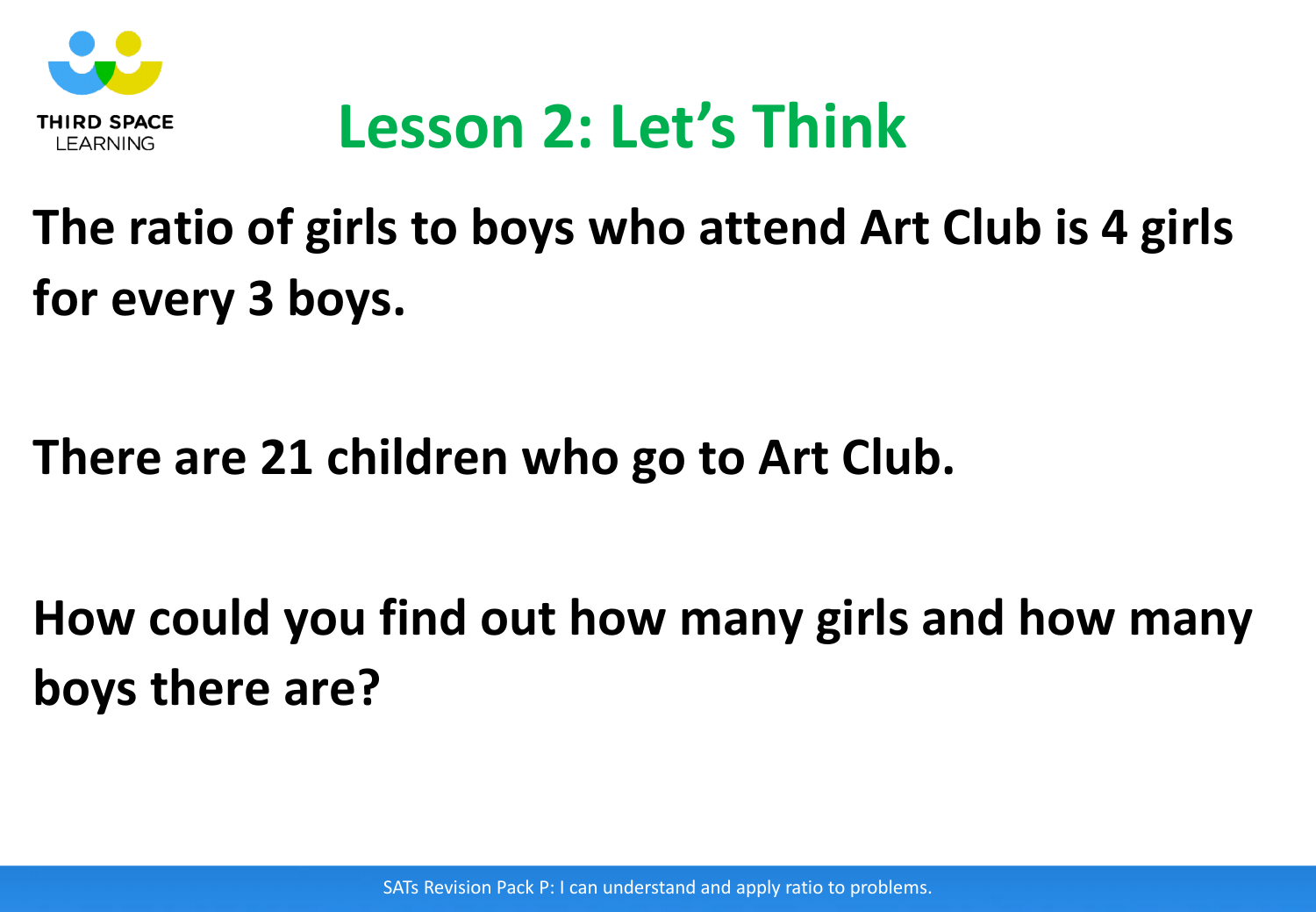

# **Lesson 2: Let's Apply**

#### **A shop has 35 gloves in a box.**

#### **The ratio of leather gloves to woollen gloves is 2:5.**

#### **How many leather gloves are there?**

#### **How many pairs of woollen gloves can be sold?**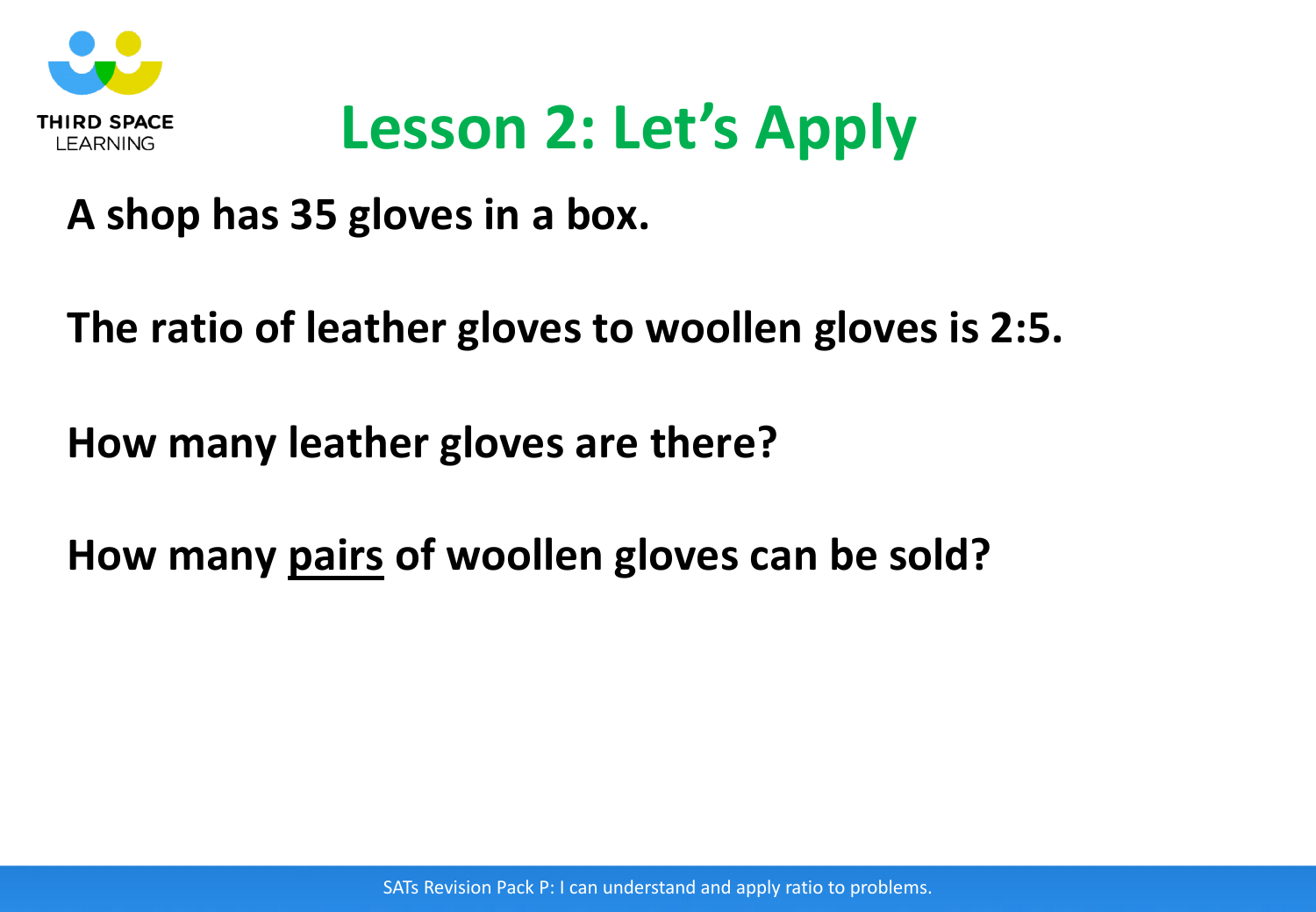

# **Lesson 3: Let's Think**

**Here is a map of a park. Each square is 1cm long. 1cm on the map represents 3m in real life.**

**Asim says, "The playground is**  Pichic area **7cm long." Rhian says, "The playground is 21 m long." Georgia says, "The playground is 3 m long."**

### **Who is correct? How do you know? Can you use the word 'ratio' in your explanation?**



SATs Revision Pack P: I can understand and apply ratio to problems.